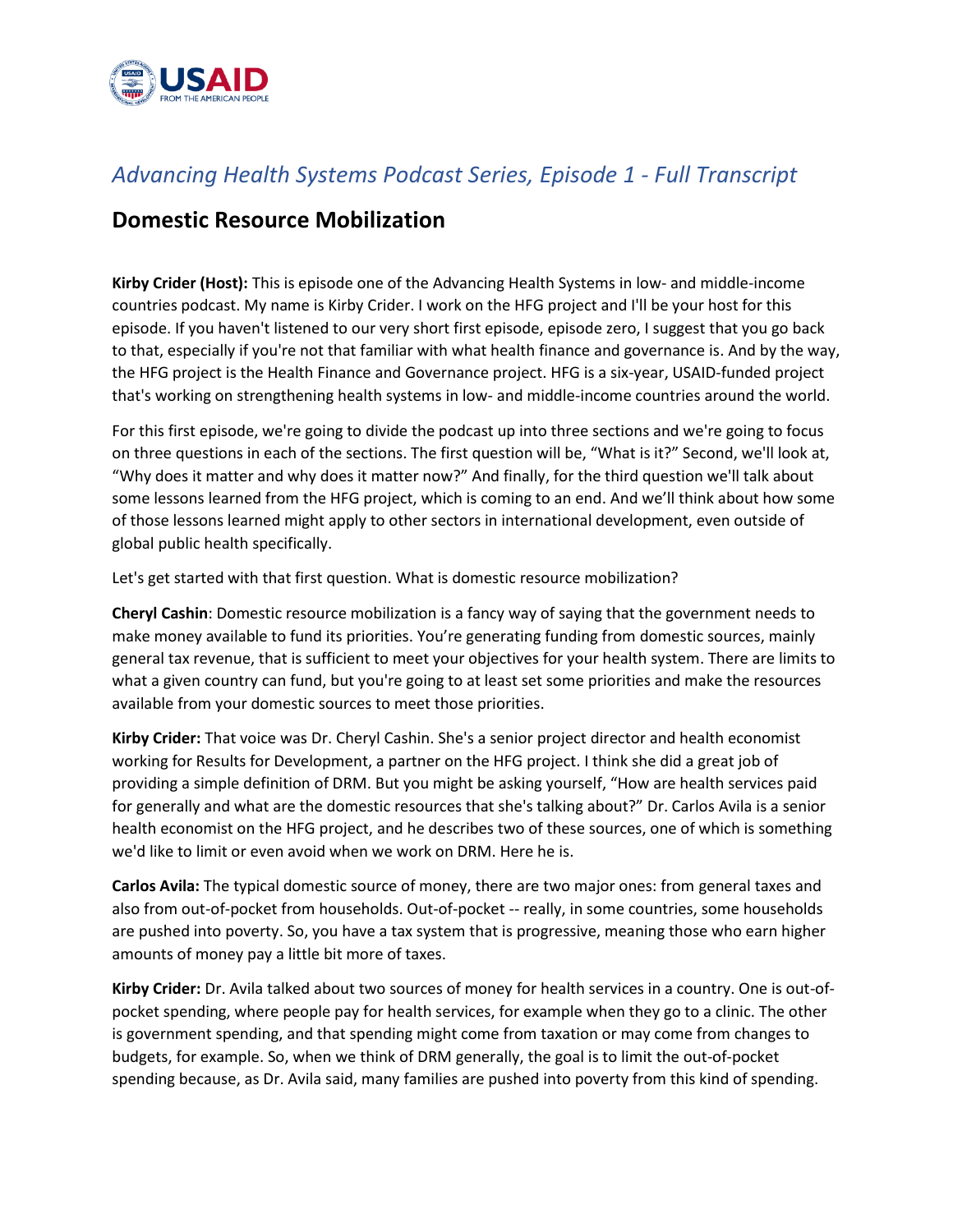Even in the U.S., medical debt from health care costs is actually the number one cause of bankruptcy. You can imagine it could be much worse in low- and middle-income countries where some people may not have credit cards or bank accounts, and they have to sell everything, even things that are productive assets or things that they use to make a living, in order to pay for the health care needs of a family member. That could even just be for malaria treatment or delivering a baby, these basic health services. What we're talking about here is equity, fairness, and justice in the way that people are treated, and that's a key part of DRM. It will come up in a couple different places later in the episode.

So, how can we increase domestic resources for health care? One way is to have higher tax rates on the population. You could also have higher tax revenues because maybe a country is experiencing economic growth. You could also move money around inside of the government's budget so that health spending gets a bigger piece of the pie. There's another way to make sure that there's more resources for health, and it's the concept of efficiency. Steve Musau is a public financial administration advisor on the HFG project, and he has an example and a clear explanation of this concept of efficiency. Here he is.

**Steve Musau:** We are working with the Ministry of Health in Botswana to look at the efficiency with which the HIV/AIDS program is being implemented. The National AIDS Coordinating Agency is doing some particular interventions and activities within the program, while the same interventions and the same kinds of activities and programs are being carried out by the Ministry of Health. They could save quite a bit of money just by coordinating and just by bringing together these parallel programs.

When people talk about domestic resource mobilization, they tend to focus more on how to raise more revenue and how to get more money into their health sector, but one of the issues that tends to get ignored is the fact that not only do we need more money, we also need to be able to get more out of what we already have. That's where the issue of efficiency comes in. How well are we making use of the revenue that we have already to produce more services to the consumers and have more impact without necessarily spending more?

**Kirby Crider:** I think with the help of these experts, we've identified the key elements of DRM. It's about finding money within a country to pay for health services through tax revenue and through budgeting. It's also about limiting the inequity with high out-of-pocket payments, which are especially tough on people who are poor, marginalized, or vulnerable. To that point, I heard from a number of these experts that if you focus your attention on these populations, you can improve the entire system for everyone, but that doesn't necessarily work in reverse. And finally, DRM involves looking at ways to improve the efficiency with which health services are delivered by looking for ways to avoid unnecessary duplication or by purchasing drugs and medical equipment in a more competitive way.

All right, listeners, we got through the first question. Congratulations! I hope you have a better idea of what domestic resource mobilization is. For the second question, I would like to ask, "Why does it matter and why does it matter now?" And to answer that, I want to take us back to 2013 and listen to a really short clip from Voice of America news.

*Voice of America: Like other federal agencies, the U.S. Agency for International Development has to cut its budget as a result of sequestration. The 4 percent USAID must cut will reduce its foreign assistance.*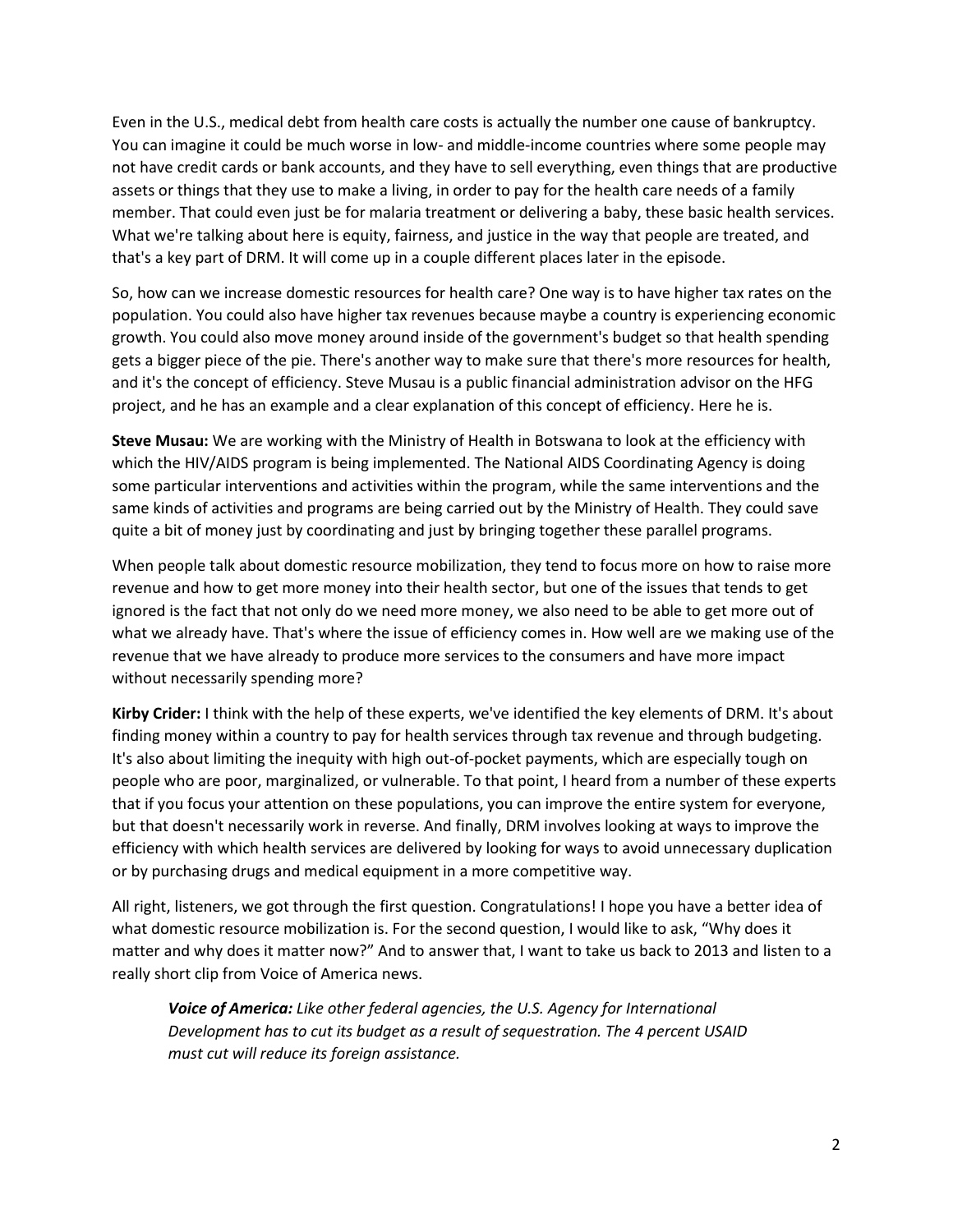**Kirby Crider:** So, the budget sequestration was a mandatory, across-the-board cut for all agencies and departments in the U.S. government. And it might seem like old news, but I think it really illustrates how foreign assistance, as well as the countries that foreign assistance is going to, can't always rely on the big donors like they have in the past. Let's jump ahead to 2017. You're about to hear a short clip from Mick Mulvaney, the director of the Office of Management and Budget, talking about cuts to foreign aid.

*Mick Mulvaney: We're absolutely reducing funding to the U.N. and to the various foreign aid programs, including those run by the U.N. and other agencies. That should come as a surprise to no one who watched the [Trump] campaign. The president said specifically, hundreds of times, you covered him, "I'm going to spend less money on people overseas and more money on people back home." And that's exactly what we're doing with this budget. Yes ma'am.* 

**Kirby Crider:** So, I know both of those examples were U.S.-centric, but it is a trend around the world. Let's hear from one more of our experts, Sharon Nakhimovsky from the HFG project. She's going to talk about these reasons and also some other reasons why we're talking about this right now in this moment in time.

**Sharon Nakhimovsky:** The cost of health care -- this is in the U.S. and Europe as well as developing countries -- is rising, and there's a lot of reasons for that. There are technology advances, lots of new tempting things that you could use if you wanted them, and also just more people who are living longer. So, there's a growing burden of noncommunicable diseases while we're still tackling some of the infectious diseases, like malaria and HIV that are still just so important and that have turned to become chronic. So that's part of it. And then donor appetite for continuing to increase or even maintain support is growing uncertain. So countries, especially middle-income countries, where traditionally they've had money that would come in and support health programs, if that disappears, it will really change the equation.

How do you see that money go and yet maintain the improvements or progress that they've made over the last decades or more? And actually, they have become even more ambitious. So, the goal of universal health coverage, which has [inaudible] recently in the United Nations Sustainable Development Goals, it's big, it's thinking big. How do you reach more people? How do you reduce inequity and bring the poor up? So, all of these big dreams, rising costs, exiting donors -- I'd say that summarizes why domestic resource mobilization is a hot topic right now.

**Kirby Crider:** I think Sharon did a nice job of summarizing why we're talking about this right now, so I won't add much more to what she said. But you may have heard her mention the Sustainable Development Goals and a little later in the episode, you'll hear a really awesome rap song about the Sustainable Development Goals. One other thing she referenced was an increasing demand for services from people, and in my mind this increasing demand is actually a really good thing. People have an expectation for and are asking for health services that will improve their lives. So, on one side demand is growing and the costs are rising, and on the other side the plans from big donors, like the United States, are becoming increasingly more uncertain.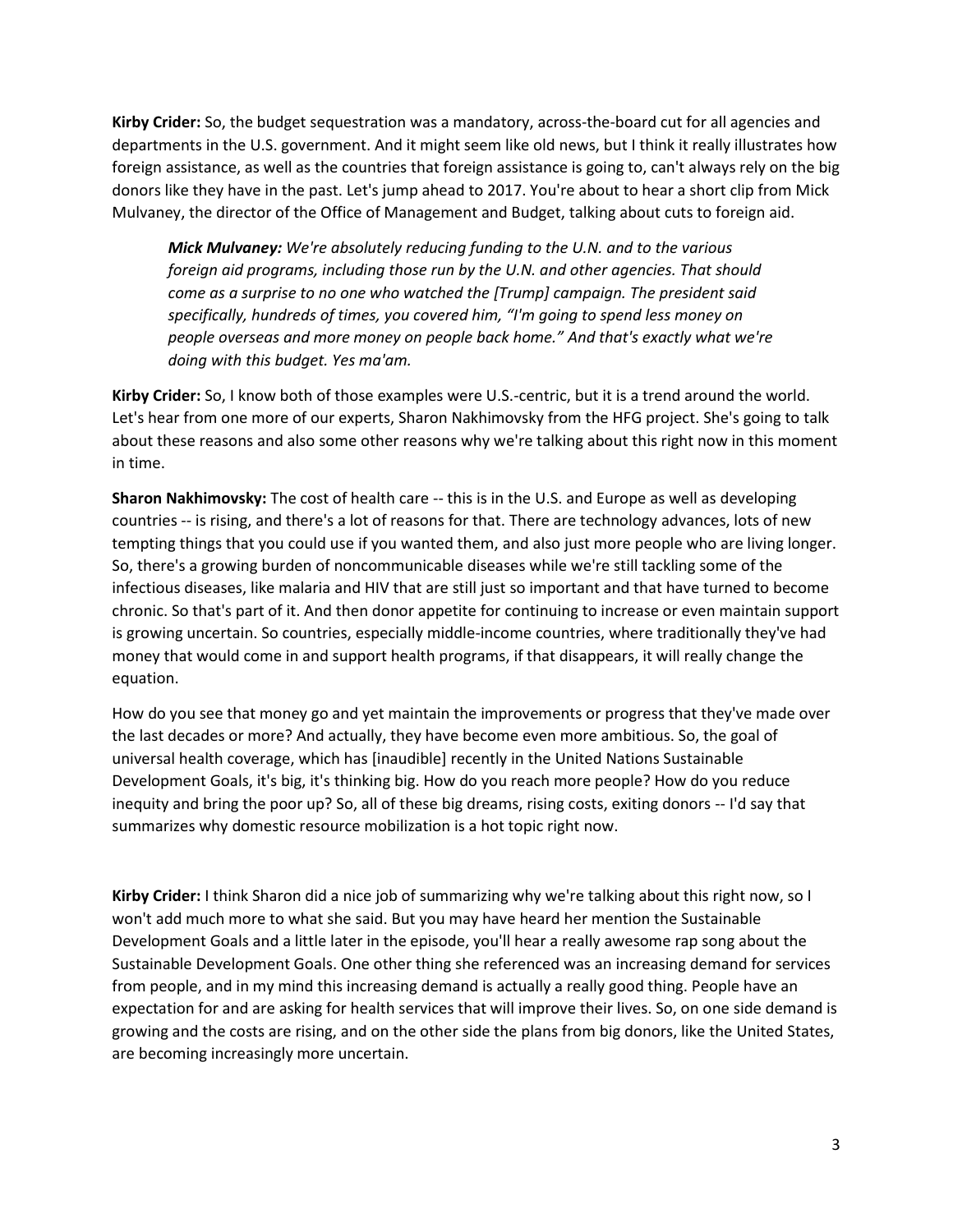I'd like to introduce you to Elaine Baruwa, also a health economist on the HFG project, who will dig a little more into these reasons. Listen to her talk about this increasing demand and increasing expectation for all services, among some other reasons. Here she is.

**Elaine Baruwa:** As people demand more health care and that health care gets more expensive to deliver, we have to balance that expectation and meet those expectations. In many of the countries that HFG works in, many of the countries I work in, that expectation if you call it, say, universal health care coverage or that objective -- for example, access to a basic package of services so children under five should get immunizations and treatment for infections, women should have access to family planning methods, malaria should be treated for everyone particularly in endemic countries -- all of those things need to be paid for.

If you look at how much money it requires to meet all of those needs in most of the countries we work in and you look at what governments are spending, you'll see there's a huge discrepancy. Governments are not spending enough money to meet what we are more and more beginning to consider as the basic essential services that people should expect as a human right. So, because there is that gap in those lowand middle-income countries, domestic resource mobilization is about filling that gap.

**Kirby Crider:** So, there's a demand for more and more health services in countries and that creates greater expectations, but countries are still facing a big gap in being able to fund even basic health services for all the reasons you've just heard. And we're talking about DRM because it's a way to fill that gap. So, before we close out this question, I want to share with you one more global reason why DRM is being talked about now. Here's Cheryl Cashin again.

**Cheryl Cashin**: I think that this idea of domestic resource mobilization hasn't only come to the forefront because of the conversations around donor plans. On the other side, there's this really unprecedented global commitment to universal health coverage.

*Rap song: Seventeen Sustainable Development Goals, let's get to them because the more you know, look, there's some corners of the world today, people are living on a dollar a day. It's not how it ought to be, so goal one, eliminate poverty. And goal two, root out hunger across the globe, there's 800 million people hungry if you want to know. Number three is health and well-being, and getting people the health care that they needing, learning in school…*

**Kirby Crider**: I hope you enjoyed that little musical interlude to close out this question. That was provided to us by U.N. Web TV and the organization that made it was Flocabulary. You can find the full version on U.N. Web TV's YouTube channel.

So, we've made it through the first two questions. For the third question, I want to focus on just a few key lessons learned. So, what lessons can we take from the HFG project that could apply to other sectors within international development, again even outside of global health? And as you might imagine, it often comes down to people and it comes down to relationships. Dr. Carlos Avila, again, is going to talk to you about those.

**Carlos Avila**: You really need to have a relationship with government. You need to have conversations with many stakeholders, the main players -- individual conversations. You also need to bring all of them to the table to discuss the issues. Making some things that are implicit, try to make those explicit. It's a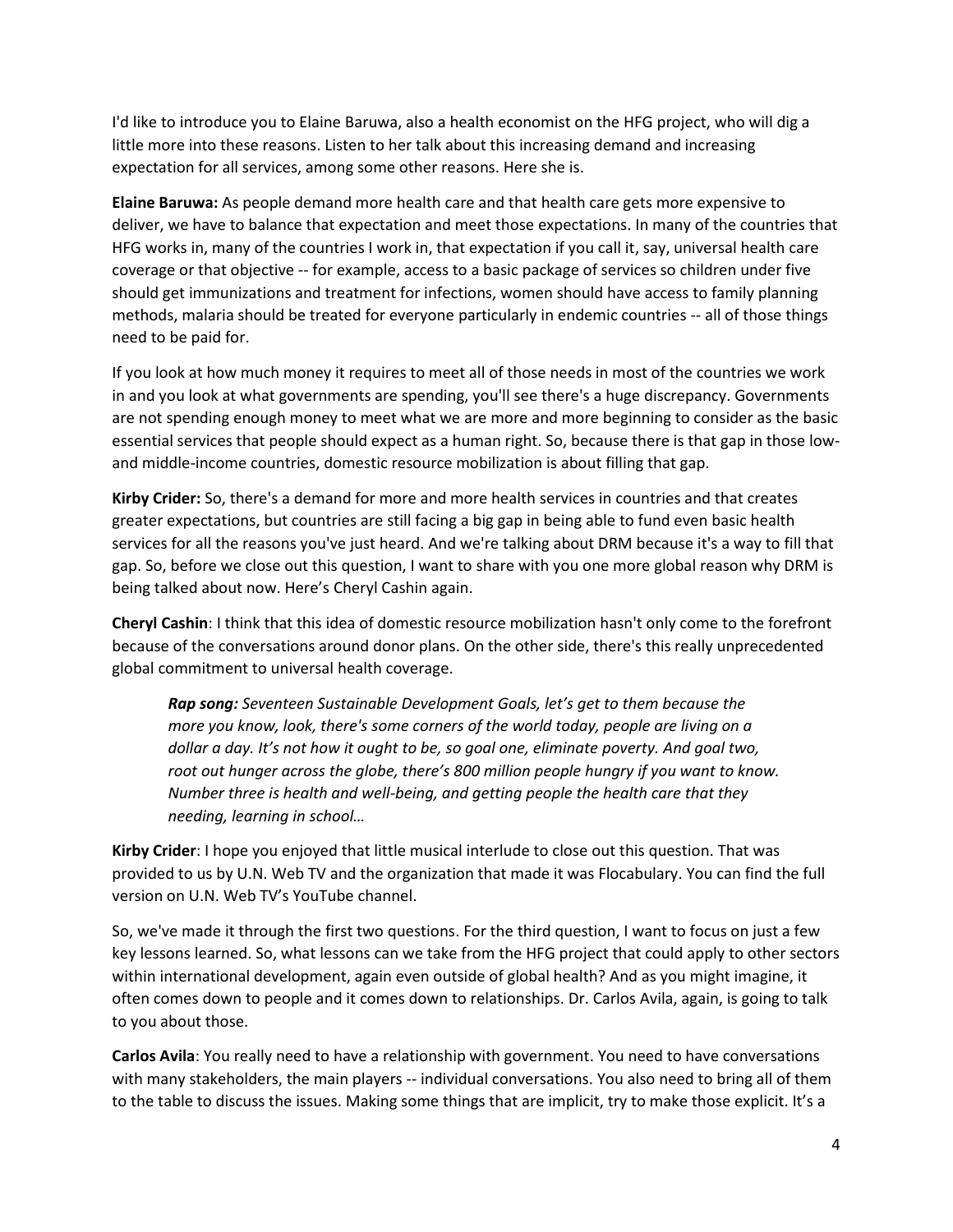very important process in understanding why these resources are needed. Talk to the main players and stakeholders. Sometimes they realize, when they start looking at the data, they are the main problem of mobilizing resources. So, it's that kind of work. We are talking about analytical work and also the process. It's a process of providing the evidence. It's making the case. It's being very clear about communications -- you need to have a message. In terms of resource mobilization, it is always very important that we are talking not only about more money, but better use of the resources.

**Kirby Crider:** I think Dr. Avila, in that clip, described how to do communication and this relationshipbuilding well. It's about being strategic about how you reach out to stakeholders. It's tailoring the message, but also having a clear message to share with them. And it's about backing up all of the messages with data that is solid and convincing. And I like how he described that sometimes stakeholders will even take on the messages that you've given them and it will be even more powerful because it's coming out of their mouths. Here's Elaine Baruwa again to add to this.

**Elaine Baruwa:** Donors who have supported these countries historically have tended to focus their support on many of these same basic services -- so immunization, family planning, treatment of malaria, those kinds of things. And what's happened is that those government have sort of thought to themselves, "OK if a donor is addressing this, I'm going to build secondary hospitals or I'm going to build tertiary hospitals," which makes sense. It's rational: Why should we all be providing the same thing when we still have needs elsewhere?

That sort of exacerbated over the last 15 years because we've had this huge flow of resources to global health that have gone from donors -- wealthy countries to low-income countries -- for very specific things, like HIV, malaria, and TB. And it will never go away, because in every country you're going to have a large population of vulnerable people that need to be taken care of, and the only way to take care of them is for government to pay. There isn't any magic tree that is going to give us money to pay for care for the vulnerable. If we talk about universal health coverage and we say that's our goal as a country, basically it's implicit there: Governments have to spend money to ensure that the vulnerable receive care.

**Kirby Crider:** So, I want to pause here and just reiterate what Elaine is saying, because she's saying a lot. She describes how historically countries have relied on donor funds to address the core, the basic health services, and they've been able to spend their resources that would go to those basic services elsewhere. So now things are changing, and unless the governments of these low- and middle-income countries fill in these gaps, the poor are going to be hit hard. Back to Elaine.

**Elaine Baruwa:** There's no magic bullet. There's no one option. It has to be a lot of options because what's politically in fashion now is out tomorrow, what's economically feasible now is out in a recession. And so you have to make your DRM plan political-proof because there will be elections, and economicproof because there will be ups and downs. If you're reliant on something that moves a lot with ups and downs, that's a problem. We don't train. For those of us who did MPHs or PhDs, there wasn't really a class on political economy, and here is how you talk to people outside of health. If you don't engage, if you say politics is beyond us, then basically you can only look for domestic resources in the budget that you have, and you will never get a larger budget because you have to do that engagement. It is not just, "Let's do some math on the back of envelope working out how much we need and where the gaps are."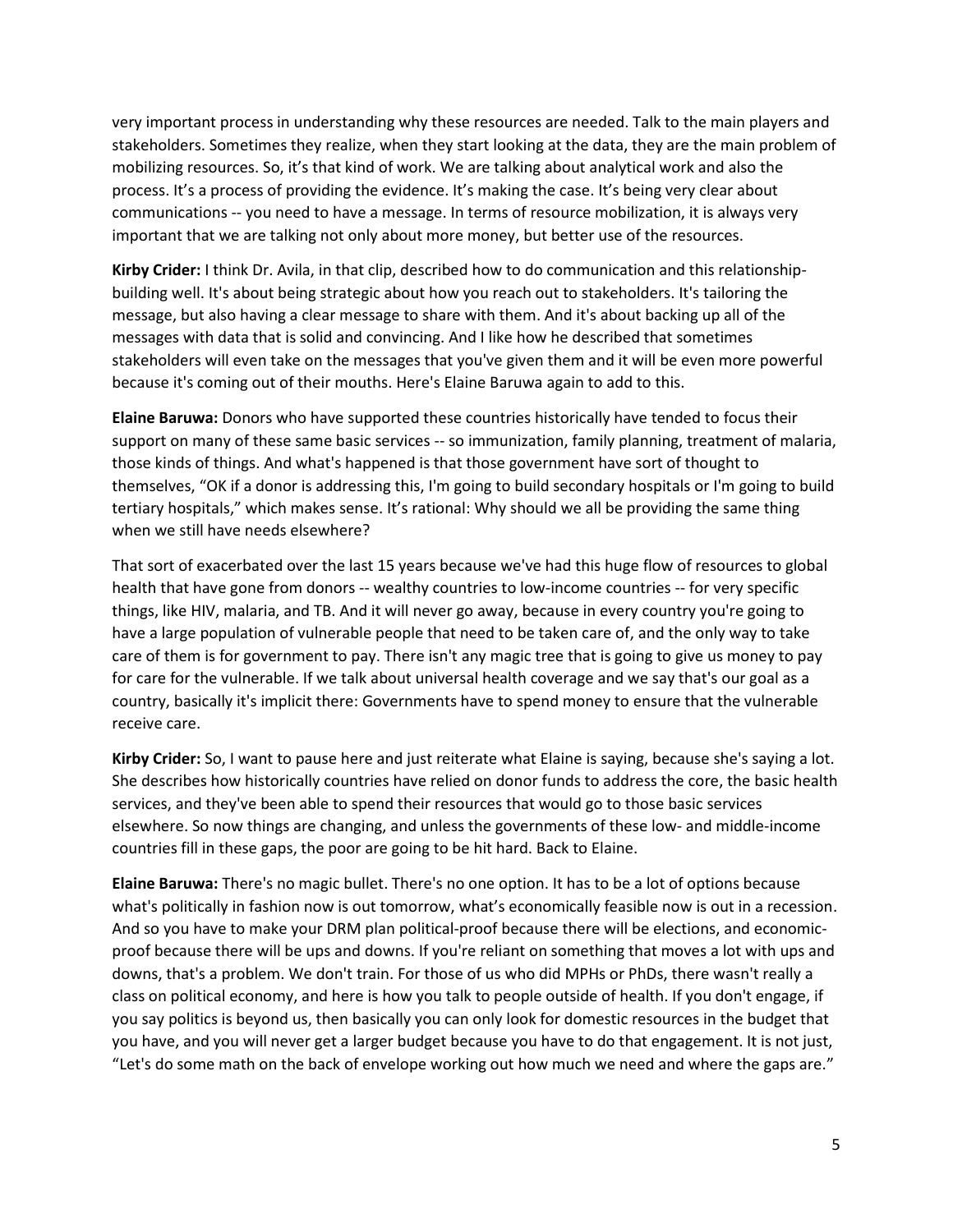**Kirby Crider:** I think that's a key lesson from the HFG project. DRM is fundamentally political, and it can't just be desk work and great analyses of problems. We have to be in the thick of it and we have to be talking with ministries, with stakeholders, with people.

**Elaine Baruwa:** And it's not even just how do we fill them, because there's a lot of information out there on how we fill them right. People have great ideas. We'll do the airline tax, or we'll do sin taxes on alcohol, or we'll do social health insurance and deduct [from] people's salaries. The options are known, but how do you do that and which option? We can't be doing assessments all the time. The assessment and the gap analysis part -- what do we need and what do we have? -- they're important, but they're really the tip of the iceberg but not the whole iceberg. That is the start of a much larger process. And that process is to some extent, I've got to say, is not sexy. It's not putting pills in people's mouths. It's like public financial management: It's not shiny and it's not going to make senators' eyes light up, but it's absolutely critical if we're going to get countries to be able to stand on their own two feet.

The things that could make a huge difference -- treatment for diarrhea, basic antibiotics for respiratory tract infections that kill so many children -- all of these things are cheap. We need to get governments to take over those things so that they own them. We have to work out how we spend more and more effectively, on systems strengthening, and enabling ministries of health to do this domestic resource mobilization themselves.

**Kirby Crider:** So there's no magic bullet, there's no magic tree that's producing money. But as Elaine says, there are a lot of options. She makes the point that your DRM plan should look at all of these options and choose the right mix for the particular country and political context, and make it politicalproof when possible. I'd like to bring back Steve Musau from earlier in the episode again because I think he can elaborate on what Elaine just said about the political economy side of things, especially as it relates to efficiencies and identifying inefficiencies.

**Steve Musau:** It is not good enough to have a good money-saving idea -- that doesn't always work. Things that we've seen in our work include being able to identify those areas where these inefficiencies exist. Then, having identified inefficiencies, deciding what is doable. You may identify a particular inefficiency but then in order to be able to resolve it, it may require a lot of effort or a lot of buy-in by key stakeholders. There may be very many interests involved. Until you understand who is driving the inefficiency, you may actually not to get very far. So, there is all of that engagement that one needs to have with all the different stakeholders within the Ministry of Health.

**Kirby Crider:** OK, so political engagement, relationship-building, communication, messages. What does all this look like in practice? Dr. Inyang Asibong is the health commissioner for Cross River State in Nigeria. In September 2016, that state passed a state health insurance scheme, and they passed the bill with a unanimous vote. It even got a nickname, which I really like, AyadeCare, named after the Cross River State Governor, Professor Ben Ayade. As you'll hear, it was not easy to do this. But Dr. Asibong describes some of the key things that they did and key things that happened as they worked to pass the bill.

**Inyang Asibong:** It started with an HFG and USAID meeting. They were telling us they were seeing the little we were trying to do with limited resources, so they actually said, "OK, let's have a meeting." We are very busy people, so trying to get the chairman of the House Committee on Health to sit down in one place for like five days is not easy. They got all key stakeholders. The chairman was there, I was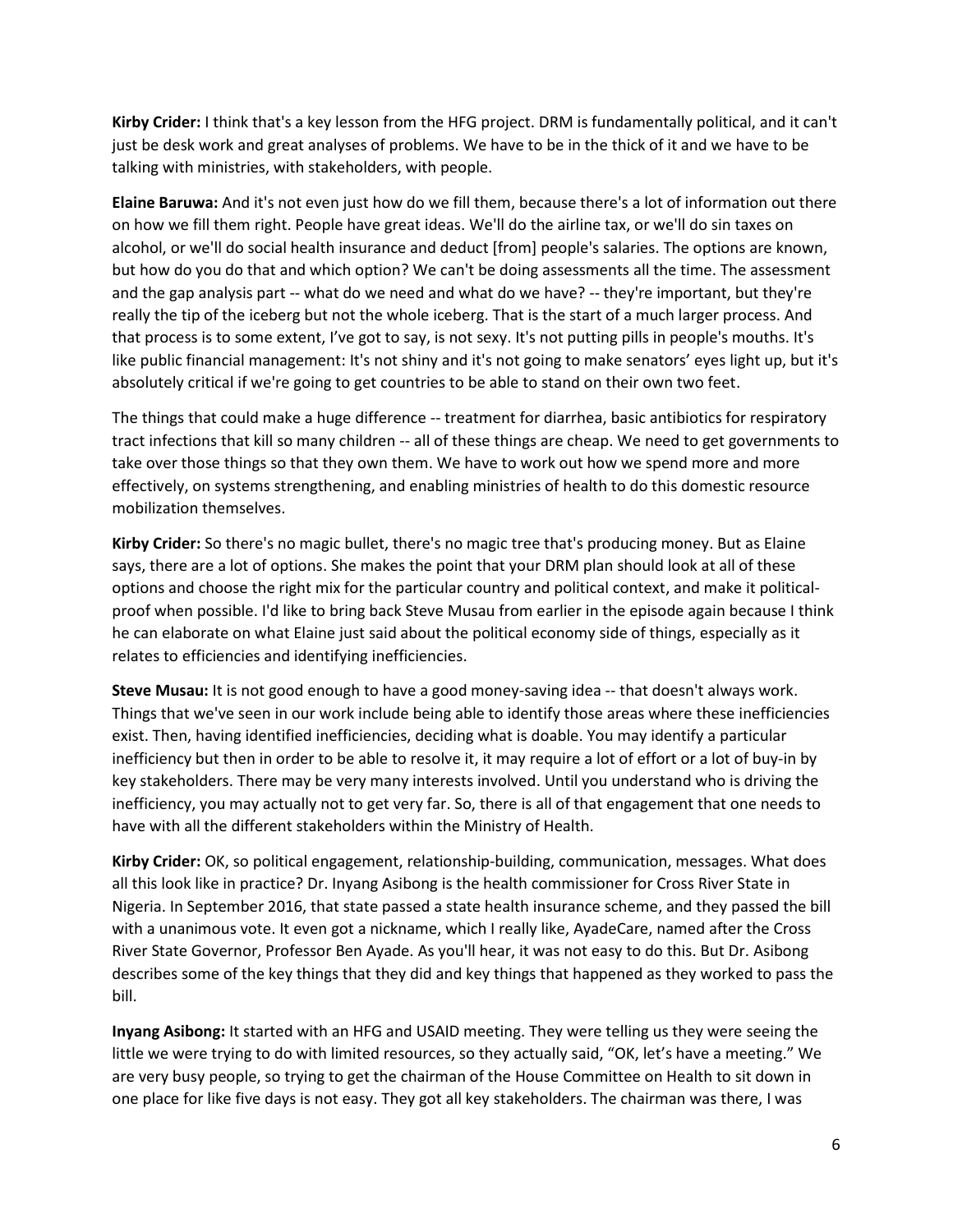there, the permanent secretary, and everybody that was supposed to be there was there. Even the State Planning Commission had a representative and the Ministry of Finance had a representative. So it was packed.

It made my advocacy very easy because following that meeting, we were all on the same page. Because we were having stakeholder engagements, the Obong of Calabar – he's one of the eight recognized traditional rulers in Nigeria -- because he had seen what we had been doing. And that you can see doesn't come easy, you have to have earned it, and HFG actually earned it. It's something that if the head of HFG in Nigeria, Dr. Gafar Alawode, if he says, "Commissioner, please, I need to see the governor, we need to move ahead" or that HFG wants to meet, it is that easy. This is because he has a relationship with HFG and USAID already, and he has seen the tremendous support that HFG is giving to the health insurance scheme in the state.

Working together, it was very easy to get that bill passed and get it signed into law. There is something the governor did that was very special, and no other governor has done that. When he signed the bill into law, he launched the bill. The day of the signing was a very big event where all the political stakeholders and religious leaders were there, and he launched it by actually saying, "Let us have a pool for this fund, everybody should contribute," so people donated a lot of money.

From the beginning, we wanted to have it as a culture and for people to know that they need to pay for it to be sustainable. Before now, we have had a stint with free medical care, so many times that is the sole responsibility of government to fund health insurance. So that's why we're trying to do a lot of awareness to tell people that they need to contribute this little money so that they also have a sense of ownership, because we are also going to take care of vulnerable groups like pregnant women, children, the elderly and the handicapped. In Africa, we rear the culture of taking care of our brothers and leaning on your bother. So, it is about the rich paying for the poor, the healthy paying for the sick, and the young paying for the old. We try to talk to their hearts and not just their brain and tell them that this is about your brother; it's about being your brother's keeper.

**Kirby Crider:** OK, we did it. We got through all three questions. Congratulations, listeners! So question one was: What is it? DRM is a process for finding resources -- that is, money -- from within a country to address health care needs. It's about equity, about limiting out-of-pocket payments, which are especially hard on poor and vulnerable people, and also about improving the efficiency with which services are delivered in a country so that existing resources go farther in keeping people healthy.

So, question two: Why does it matter and why are we talking about it now? DRM matters because donor plans are changing and they're uncertain, and because there's a greater demand and also expectation for health services from people within countries. We saw that in things like the Sustainable Development Goals on a global level, in plans with these low- and middle-income countries themselves, and in improvements in technology that mean people know that we can better address diseases and they expect it and demand it.

And finally, question three: How do we do it and what are the lessons learned from the HFG project? Of course, DRM involves the analytical work of looking closely at health systems in a country. But perhaps more importantly, it's about developing relationships with various ministries, stakeholders, and people, and communicating a clear, compelling message about the need for DRM and the benefits it can bring. There's a key political element here. Understanding the political economy and political landscape in a